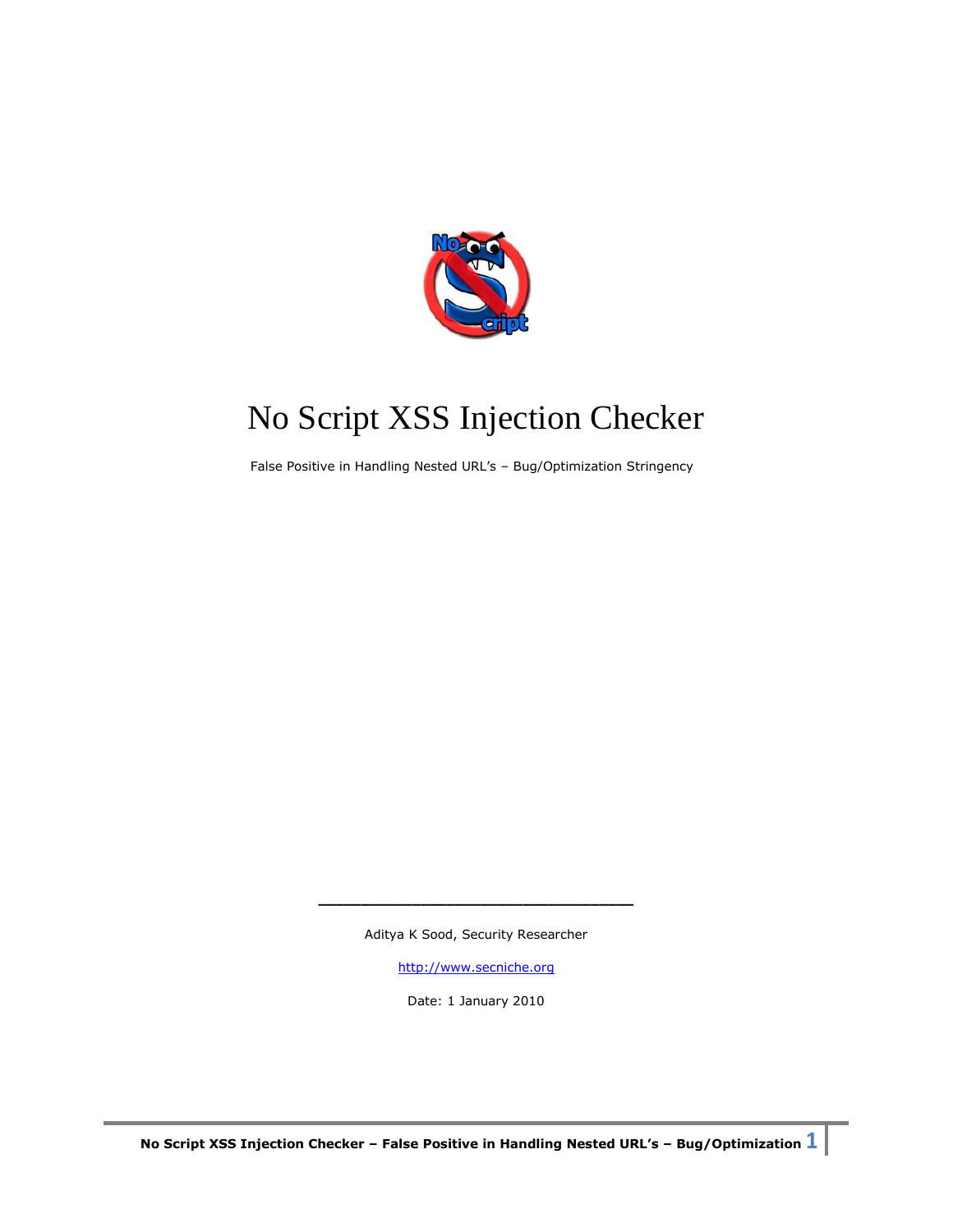# **Note: The affected version 1.9.9.30 or less**

## **About NoScript's**

*The NoScript's Firefox extension provides extra protection for Firefox, Flock, Sea Monkey and other Mozilla-based browsers: this free, open source add-on allows JavaScript, Java and Flash and other plugins to be executed only by trusted web sites of your choice (e.g. your online bank), and provides the most powerful Anti-XSS protection available in a browser. NoScript's unique whitelist based pre-emptive script blocking approach prevents exploitation of security vulnerabilities (known and even not known yet!) with no loss of functionality*

## **Version – 1.9.9.31/ 1.9.9.32 will correct this problem in XSS Injection Checker.**

*The development version is under testing.*

#### **<http://noscript.net/getit#devel>**

**Disclaimer:** The document has no commercial nature it is written for educational purposes only.

*Thank to Giorge for discussing in detail.*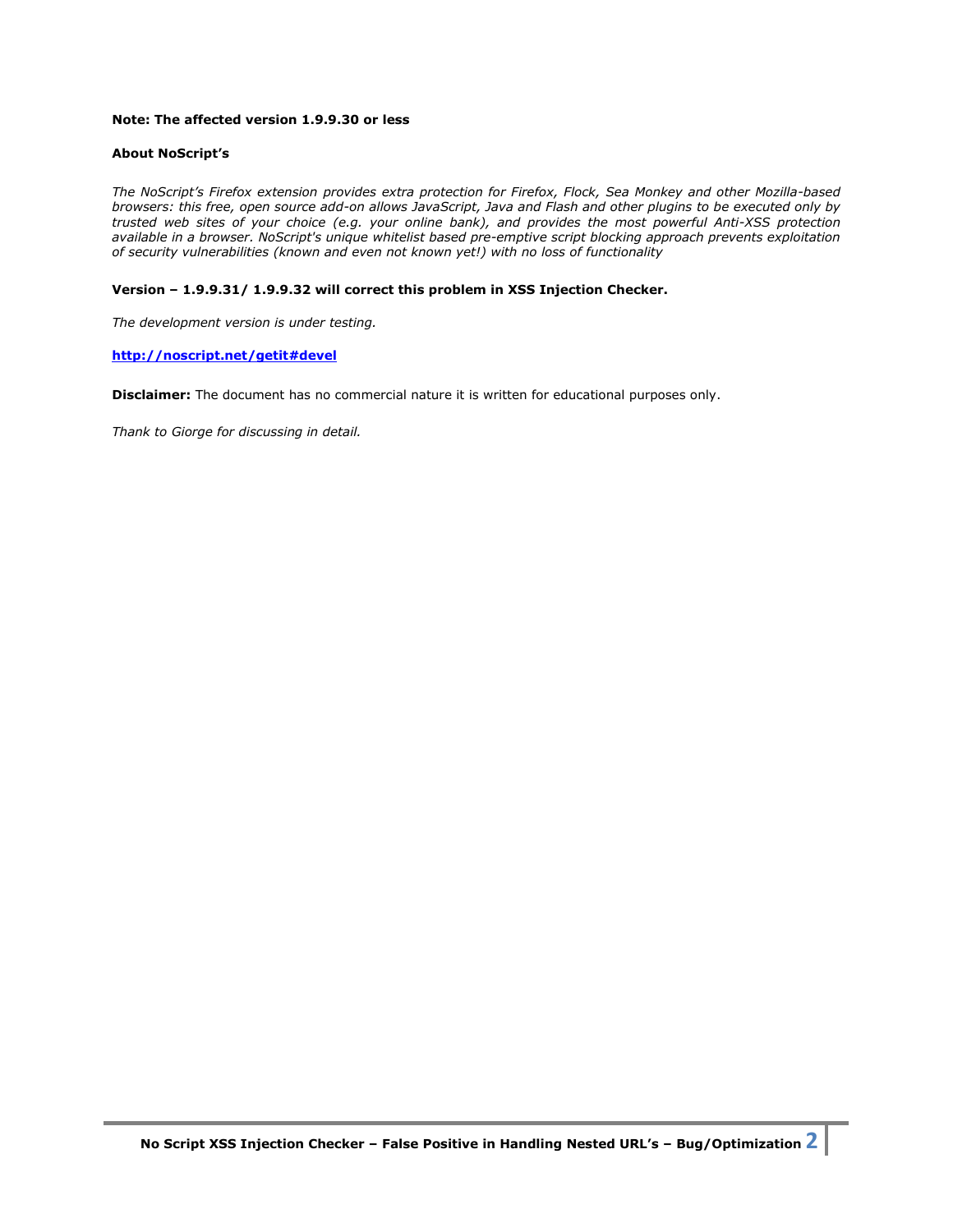#### **Discussion**

NoScript is showing some interesting false positive when ingress testing is performed on the anti xss component. The NoScript fails to optimize the complex xss payloads present as nested URL's thereby resulting in positive XSS attack detection and raising the XSS message bar. The problem persists severely in the following cases:

- 1. Whitelist approach for anti XSS protection.
- 2. Direct handling of XSS payloads.

Let's look into the detail scenario. It has been stated in the Anti XSS filter documentation:

*"NoScript features unique Anti-XSS counter-measures against XSS Type 0 (DOM based) and XSS Type 1 (Reflective, absolutely the most common) attacks targeted to whitelisted sites. Whenever a certain site tries to inject JavaScript code inside a different trusted (whitelisted and JavaScript enabled) site, NoScript filters the malicious request neutralizing its dangerous load."*

The whitelisted technique is opted to set a base for scrutinizing the integrity and trust of the content from the trusted domain marked as whitelisted. This simply projects the positive working as script included from one whitelisted domain to another whitelisted domain will be treated as trusted against all sorts of content. That's quite true for the robustness and working functionality of the software. Otherwise the technique itself fails. There will be no fun of whitelisted domains and vice versa. So it has to be followed as such. There is no doubt about the working quality of NoScript which is very good but certain conditions and considering the nature of XSS randomization vector it is sometimes hard to optimize the content in the requests that come from different domains.

Primarily looking at the functionality of NoScript , the whitelisted domains are considered as integral from security point of view. Mostly the domains that generate user content based on the information provided by the users it is considered as unsafe. So direct applicability of those websites as default white listed domains is not a benchmark to be defined. It is possible for the users to set it of their own by exploring the advance options.

The NoScript domain documentation describes certain domains as whitelisted as mentioned below

- *1. chrome:*
- *2. about:xyz*
- *3. addons.mozilla.org*
- *4. noscript.net, flashgot.net, informaction.com, maone.net*
- *5. gmail.com and google.com (GMail)*
- *6. hotmail.com, live.com, microsoft.com, msn.com, passport.com, passport.net,*
- *7. passportimages.net (Microsoft webmail services)*
- *8. yahoo.com, yimg.com (Yahoo! Mail)*
- 9. *googlesyndication.com*

So it means the XSS Injection Checker follows the benchmark of whitelisted technique. But let's analyze the false positive bug.

While performing testing the below mentioned case and several like them are analyzed prior to report the details to the NoScript designer. The first false positive is detected between the Yahoo.com and Yimg.com which are both included in whitelisted domain by default.

The XSS filter is set as presented below for sanitizing URL's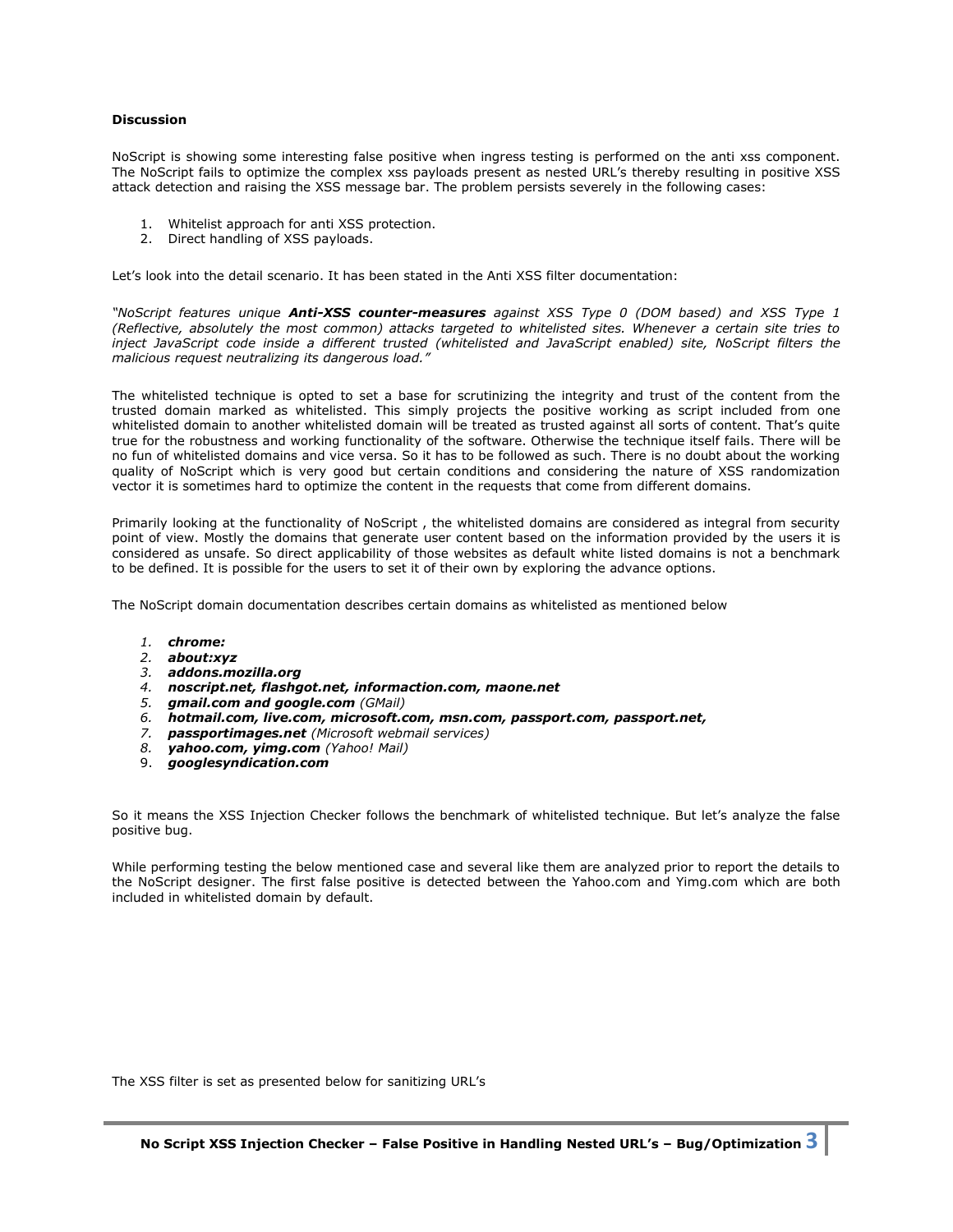|                | General   Whitelist   Embeddings   Appearance   Notifications   Advanced                                                                                                                   |  |  |  |
|----------------|--------------------------------------------------------------------------------------------------------------------------------------------------------------------------------------------|--|--|--|
|                | These options will take effect on new or (manually) reloaded pages                                                                                                                         |  |  |  |
|                | Suntrusted STrusted WXSS BJAR HTTPS DABE                                                                                                                                                   |  |  |  |
| <b>X55 FAO</b> |                                                                                                                                                                                            |  |  |  |
|                | $\triangledown$ Sanitize cross-site suspicious requests                                                                                                                                    |  |  |  |
|                | Turn cross-site POST requests into data-less GET requests                                                                                                                                  |  |  |  |
|                | <b>Anti-XSS Protection Exceptions</b>                                                                                                                                                      |  |  |  |
|                |                                                                                                                                                                                            |  |  |  |
|                | Destinations matching these regular expressions will NOT be protected against XSS.                                                                                                         |  |  |  |
|                | ^http://([a-z]+)\,google\,(?:[a-z]{1,3}\,)?[a-z]+/(?:search custom \1)\?<br>^http://([a-z]*)\.?search\.yahoo\.com/search(?:\? /\1\b)<br>^http://[a-z] +\.wikipedia\.org/wiki/[^"<>\?%] +\$ |  |  |  |

The whitelisted domains are structured as

| General                            |                                                                                        | Whitelist   Embeddings   Appearance   Notifications   Advanced                          |                              |        |                                                                                               |
|------------------------------------|----------------------------------------------------------------------------------------|-----------------------------------------------------------------------------------------|------------------------------|--------|-----------------------------------------------------------------------------------------------|
| Allow.                             | Address of web site:                                                                   | You can specify which web sites are allowed to execute scripts. Type the address or the |                              |        | domain (e.g. "http://www.site.com" or "site.com") of the site you want to allow and then dick |
| yimg.com                           |                                                                                        |                                                                                         |                              |        | Allow                                                                                         |
| state.gov<br>ups.com<br>yahoo.com  | passport.com<br>passport.net<br>passportimages.com<br>tataindicom.com<br>vfs-usa.co.in |                                                                                         |                              |        | $\blacktriangle$                                                                              |
| yimg.com<br>about:<br>about: blank |                                                                                        |                                                                                         |                              |        |                                                                                               |
|                                    | about:blocked<br>about:certerror.<br>about:config                                      |                                                                                         |                              |        | $\mathbf{r}$                                                                                  |
|                                    | <b>Remove Selected Sites</b>                                                           |                                                                                         | Revoke Temporary Permissions | Import | Export                                                                                        |

The yahoo and **yimg** domain is set as trusted ones.

But there is a problem in the specific set of version as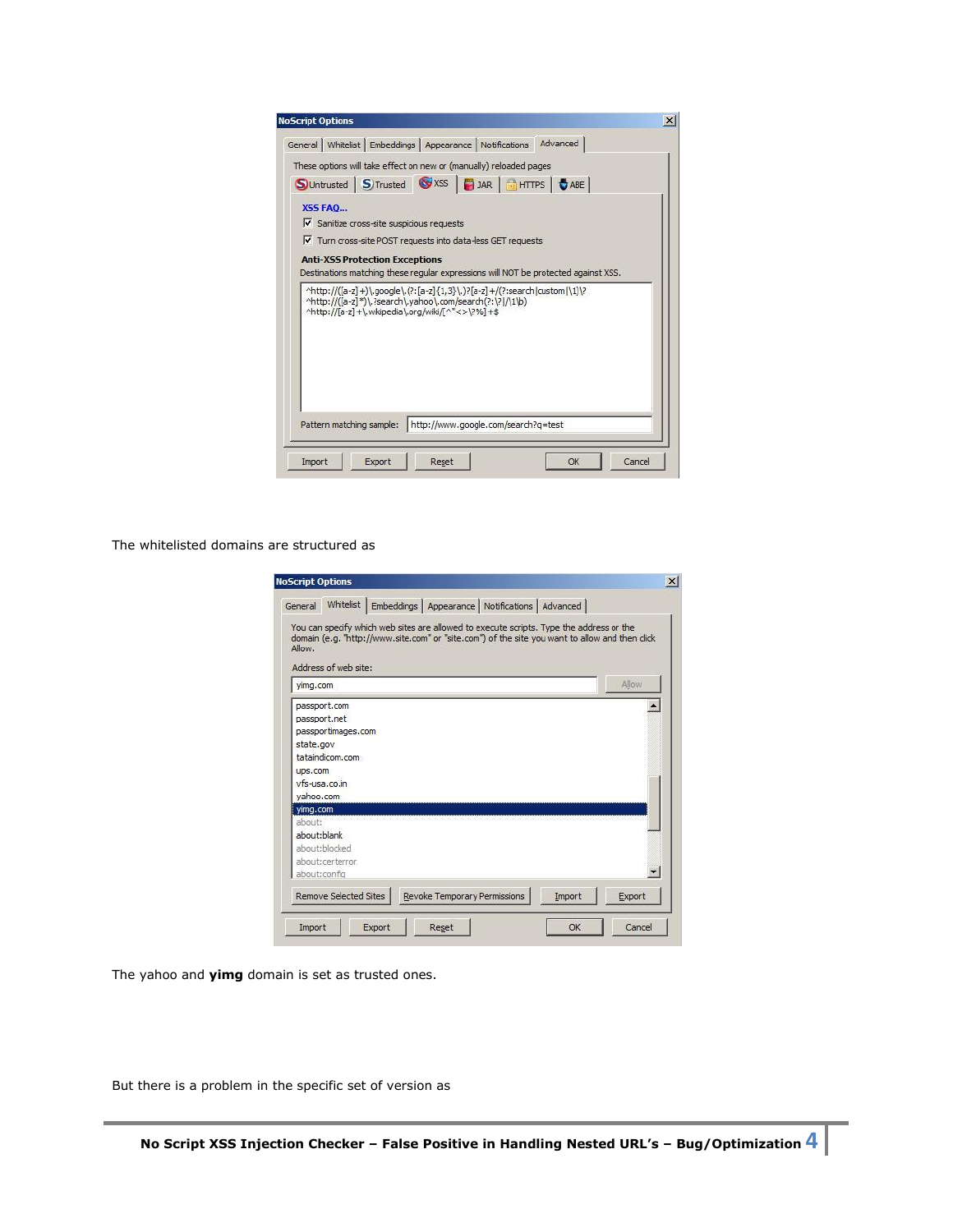## **Check 1**

| NoScript filtered a potential cross-site scripting (XSS) attempt from [http://asia.news.yahoo.com]. Technical details have been logged to the Console. |  | Options           | $\times$ |
|--------------------------------------------------------------------------------------------------------------------------------------------------------|--|-------------------|----------|
| Yahoo! My Yahoo! More                                                                                                                                  |  | New User? Sign Up |          |
|                                                                                                                                                        |  |                   |          |
| Scripts Partially Allowed, 3/4 (yimg.com, yahoo.com, about:blank)   <script></script>                                                                  |  |                   |          |

XSS Injection Checker displays a warning of cross site scripting content from **asia.news.yahoo.com**

#### **Check 2:**

| NoScript filtered a potential cross-site scripting (XSS) attempt from [http://asia.yahoo.com]. Technical details have been logged to the Console. | $Qptions$ $x$ |  |
|---------------------------------------------------------------------------------------------------------------------------------------------------|---------------|--|
| So Scripts Partially Allowed, 3/4 (yimg.com, yahoo.com, about:blank)   <script></script>                                                          |               |  |

|  |  | Options $\mathbf{x}$                               |  |
|--|--|----------------------------------------------------|--|
|  |  | Fiddler: Disabled <b>6 S J</b> 124.108.120.244     |  |
|  |  | XSS [http://asia.yahoo.com]->[http://ads.yimg.com] |  |

The NoScript Injection Checker displays the false positive on number of sub domain on yahoo even after the trusted flag deployment in the whitelist

The debugged URL as:

[NoScript XSS] Sanitized suspicious request.

#### **Original URL**

*[http://ads.yimg.com/hb/i/sg/adv/infinity/generic\_ysm\_iframe.html?ysm\_rd=http%3A%2F%2Fsg.ard.yahoo.com %2FSIG%3D15tbl3dp0%2FM%3D667619.13535967.13601179.13047309%2FD%3Dasia\_news%2FS%3D8000594 1%3ALREC2%2FY%3DASIA%2FEXP%3D1262269827%2FL%3DmCAN13xsfeo.S1taSztQFANJO167YUs8mW4ABg\_h %2FB%3DQcVEgHxsfLg-*

*%2FJ%3D1262262627745315%2FK%3DtJV\_WdXzl\_8Qa3qyeaz0Dg%2FA%3D5769597%2FR%3D0%2F\*&ysm\_url =http%3A%2F%2Fcm.sg.overture.com%2Fjs\_flat\_1\_0%2F%3Fmkt%3Dsg%26maxCount%3D2%26source%3Dya hoo\_aa\_news\_ctxt%26config%3D22954883732%26ctxtId%3Dasia%26ctxtId%3Dbusiness%26ctxtId%3Dentertain ment%26ctxtId%3Dhome%26ctxtId%3Dsports%26ctxtId%3Dtechnology%26ctxtId%3Dworld%26ctxtUrl%3Dhttp %253A%252F%252Fasia.news.yahoo.com&ysm\_landing\_url=http%3A%2F%2Fsearchmarketing.yahoo.com%2Fen \_SG%2Farp%2Finternetmarketing.php%3Fo%3DSG0145&ysm\_backup\_url=http%3A%2F%2Fsearchmarketing.yah oo.com%2Fen\_SG%2Farp%2Finternetmarketing.php%3Fo%3DSG0145&ysm\_backup\_gif=http%3A%2F%2Fads.yi mg.com%2Fhb%2Fi%2Fsg%2Fadv%2Finfinity%2Fbackup\_diner\_300x250.jpg&ysm\_width=300&ysm\_height=250& ysm\_target=\_blank&ysm\_flashfile1=http%3A%2F%2Fads.yimg.com%2Fhb%2Fi%2Fsg%2Fadv%2Finfinity%2Fysm \_lrec\_dual\_utf8\_apr09.swf&ysm\_flashfile2=http%3A%2F%2Fads.yimg.com%2Fhb%2Fi%2Fsg%2Fadv%2Finfinity %2Fysm\_lrec\_dual\_utf8\_apr09.swf&ysm\_flashfile3=] requested from [http://asia.news.yahoo.com/].*

## **Sanitized URL:**

[*http://ads.yimg.com/hb/i/sg/adv/infinity/generic\_ysm\_iframe.html?ysm\_rd=http%3A%2F%2Fsg.ard.yahoo.com %2FSIG%252015tbl3dp0%2FM%2520667619.13535967.13601179.13047309%2FD%2520asia\_news%2FS%2520 80005941%3ALREC2%2FY%2520ASIA%2FEXP%25201262269827%2FL%2520mCAN13xsfeo.S1taSztQ20NJO167Y Us8mW4ABg\_h%2FB%2520QcVEgHxsfLg-*

*%2FJ%25201262262627745315%2FK%2520tJV\_WdXzl\_8Q20qyeaz0Dg%2FA%25205769597%2FR%25200%2F\**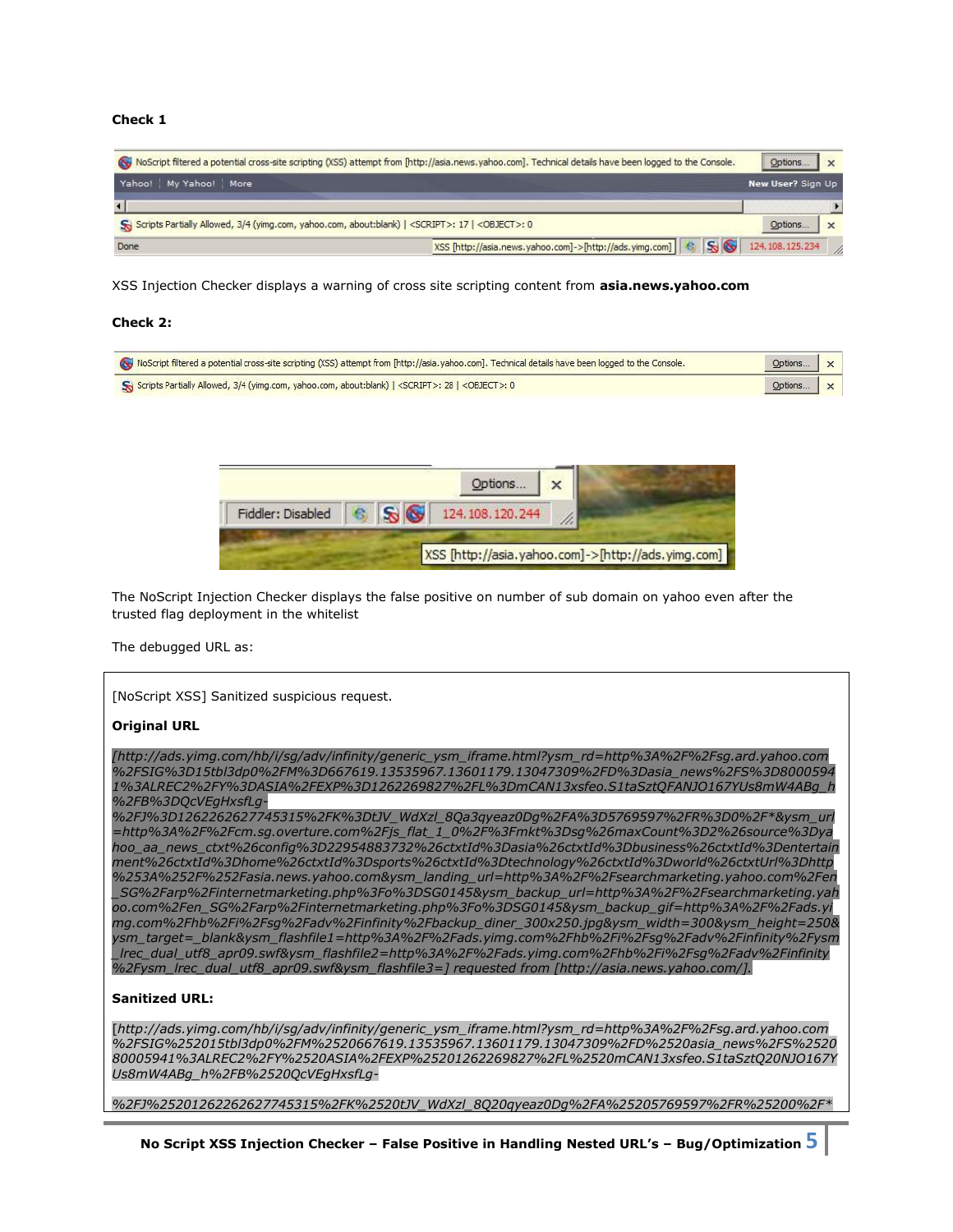*%233214267133740236789&ysm\_url=http%3A%2F%2Fcm.sg.overture.com%2Fjs\_flat\_1\_0%2F%3Fmkt%3Dsg% 26maxCount%3D2%26source%3Dyahoo\_aa\_news\_ctxt%26config%3D22954883732%26ctxtId%3Dasia%26ctxtId %3Dbusiness%26ctxtId%3Dentertainment%26ctxtId%3Dhome%26ctxtId%3Dsports%26ctxtId%3Dtechnology%2 6ctxtId%3Dworld%26ctxtUrl%3Dhttp%253A%252F%252Fasia.news.yahoo.com&ysm\_landing\_url=http%3A%2F% 2Fsearchmarketing.yahoo.com%2Fen\_SG%2Farp%2Finternetmarketing.php%3Fo%3DSG0145&ysm\_backup\_url=h ttp%3A%2F%2Fsearchmarketing.yahoo.com%2Fen\_SG%2Farp%2Finternetmarketing.php%3Fo%3DSG0145&ysm \_backup\_gif=http%3A%2F%2Fads.yimg.com%2Fhb%2Fi%2Fsg%2Fadv%2Finfinity%2Fbackup\_diner\_300x250.jpg &ysm\_width=300&ysm\_height=250&ysm\_target=\_blank&ysm\_flashfile1=http%3A%2F%2Fads.yimg.com%2Fhb% 2Fi%2Fsg%2Fadv%2Finfinity%2Fysm\_lrec\_dual\_utf8\_apr09.swf&ysm\_flashfile2=http%3A%2F%2Fads.yimg.com% 2Fhb%2Fi%2Fsg%2Fadv%2Finfinity%2Fysm\_lrec\_dual\_utf8\_apr09.swf&ysm\_flashfile3=#3266275859084963583] .h*

#### Unsafe warning layout

| <b>NoScript</b> | $\vert x \vert$                                                                                                                                                                                                                                                                                                                                                                                                                                                                                                                                                                                                                                                                                                                                                                                                                                                                                                                           |
|-----------------|-------------------------------------------------------------------------------------------------------------------------------------------------------------------------------------------------------------------------------------------------------------------------------------------------------------------------------------------------------------------------------------------------------------------------------------------------------------------------------------------------------------------------------------------------------------------------------------------------------------------------------------------------------------------------------------------------------------------------------------------------------------------------------------------------------------------------------------------------------------------------------------------------------------------------------------------|
|                 | UNSAFELY reloading a suspicious                                                                                                                                                                                                                                                                                                                                                                                                                                                                                                                                                                                                                                                                                                                                                                                                                                                                                                           |
|                 | GET [http://ads.yimg.com/hb/i/sg/adv/infinity/generic_ysm_iframe.html?ysm_rd=http%3A%2F%2Fsg.ard.yahoo.co<br>m%2FSIG%3D15te8k3nc%2FM%3D667619.13535967.13601179.13047309%2FD%3Dasia_news%2FS%3D80005941%3ALREC2%2<br>FY%3DASIA%2FEXP%3D1262368769%2FL%3DtGeIknxsfepIDfJ7Sz3AbwKaefVrFEs.G78ACTWa%2FB%3Dj5pYq3xsfEo-%2FJ%3<br>D1262361569432908%2FK%3DDkJQCsNnqNLmSJnkaHQqHA%2FA%3D5769597%2FR%3D0%2F*&ysm_url=http%3A%2F<br>%2Fcm.sq.                                                                                                                                                                                                                                                                                                                                                                                                                                                                                                     |
|                 | overture.com%2Fjs flat 1 0%2F%3Fmkt%3Dsq%26maxCount%3D2%26source%3Dyahoo aa news ctxt%26confiq%3D229<br>54883732%26ctxtId%3Dasia%26ctxtId%3Dbusiness%26ctxtId%3Dentertainment%26ctxtId%3Dhome%26ctxtId%3Dspo<br>rts%26ctxtId%3Dtechnology%26ctxtId%3Dworld%26ctxtUrl%3Dhttp%253A%252F%252Fasia.news.yahoo.com&ysm_la<br>nding url=http%3A%2F%2Fsearchmarketing.yahoo.com%2Fen SG%2Farp%2Finternetmarketing.php%3Fo%3DSG0145&<br>ysm_backup_url=http%3A%2F%2Fsearchmarketing.yahoo.com%2Fen_SG%2Farp%2Finternetmarketing.php%3Fo%3DSG<br>0145&ysm_backup_qif=http%3A%2F%2Fads.yimq.com%2Fhb%2Fi%2Fsq%2Fadv%2Finfinity%2Fbackup_diner_300x250.<br>jpg&ysm_width=300&ysm_height=250&ysm_target=_blank&ysm_flashfile1=http%3A%2F%2Fads.yimg.com%2Fhb%2Fi<br>%2Fsg%2Fadv%2Finfinity%2Fysm_lrec_dual_utf8_apr09.swf&ysm_flashfile2=http%3A%2F%2Fads.yimg.com%2Fhb%<br>2Fi%2Fsq%2Fadv%2Finfinity%2Fysm lrec dual utf8 apr09.swf&ysm flashfile3=] |
|                 | FROM [http://asia.news.yahoo.com/]                                                                                                                                                                                                                                                                                                                                                                                                                                                                                                                                                                                                                                                                                                                                                                                                                                                                                                        |
|                 | NoScript will NOT protect this request!<br>Are you sure?                                                                                                                                                                                                                                                                                                                                                                                                                                                                                                                                                                                                                                                                                                                                                                                                                                                                                  |
|                 | Always ask for confirmation<br>▿                                                                                                                                                                                                                                                                                                                                                                                                                                                                                                                                                                                                                                                                                                                                                                                                                                                                                                          |
|                 | Cancel<br>OK                                                                                                                                                                                                                                                                                                                                                                                                                                                                                                                                                                                                                                                                                                                                                                                                                                                                                                                              |

On discussion with the NoScript Author the problem persists in the unescaped part of the URL as mentioned below

/hb/i/sg/adv/infinity/generic\_ysm\_iframe.html?ysm\_rd=http://sg.ard.yahoo.com/SIG`/M%20667619.13535967.1 3601179.13047309/D`/S%2080005941:LREC2/Y`/EXP%201262210734/L`.S1taSztQ20L1c3W.rks7spkAAM8j/B`- /J%201262203534421418/K`.6bZGv6oA/A%205769597/R%200/\*#7273153851086377751&ysm\_url=http:

The author further explains that due to presence of complex JavaScript fragments the XSS alert is triggered by the Injection Checker. On further point as a solution, appropriate vector can be implemented as

#### alert(function() {

/hb/i/sg/adv/infinity/generic\_ysm\_iframe.html?ysm\_rd=http://sg.ard.yahoo.com/SIG`/M%20667619.13535967.1 3601179.13047309/D`/S%2080005941:LREC2/Y`/EXP%201262210734/L`.S1taSztQ20L1c3W.rks7spkAAM8j/B`- /J%201262203534421418/K`.6bZGv6oA/A%205769597/R%200/\*#7273153851086377751&ysm\_url=http:

#### DUMMY\_EXPR

## })